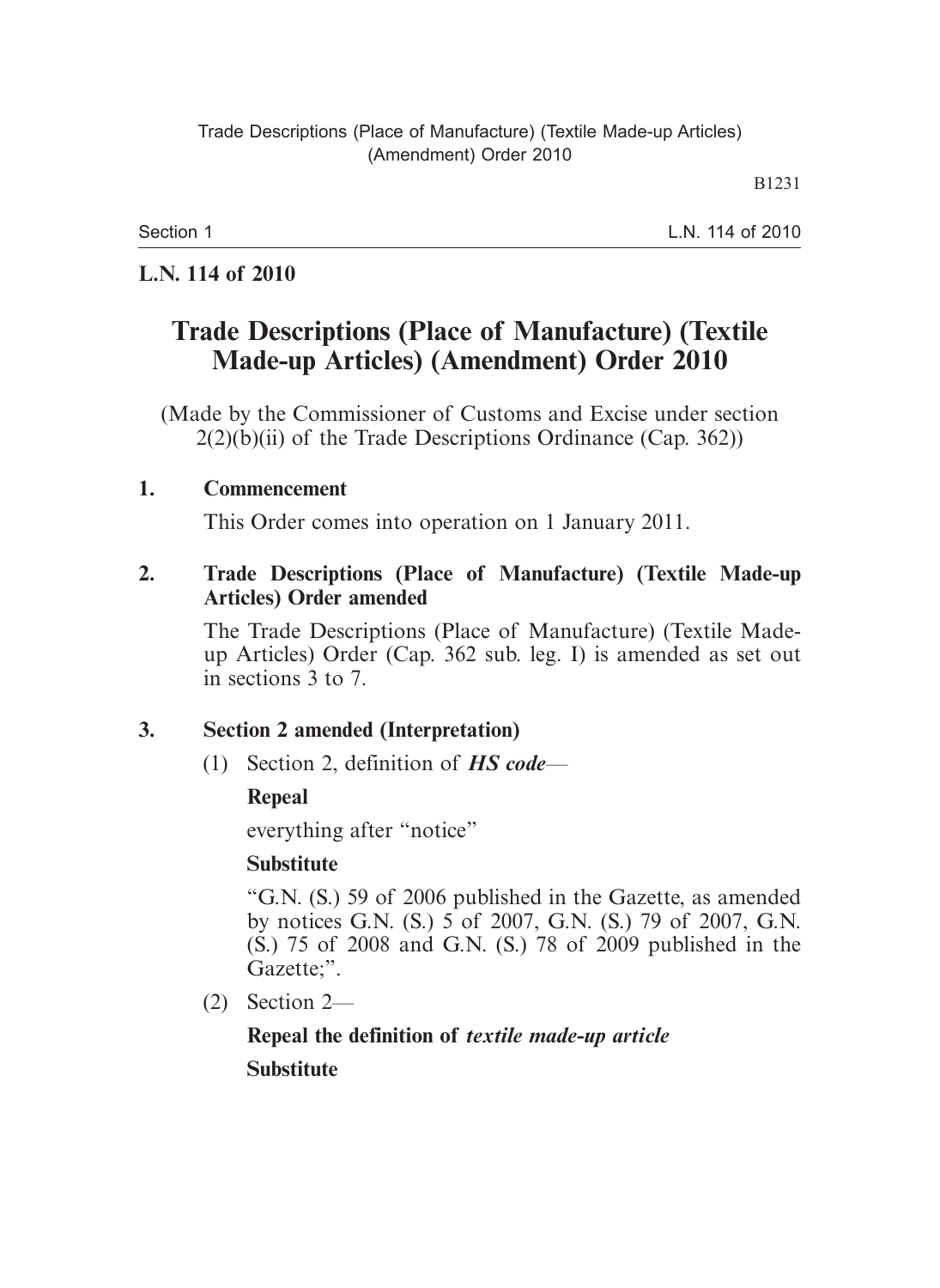#### Section 3

L.N. 114 of 2010

- "*textile made-up article* (紡織製成品) means any article which under the Hong Kong Imports and Exports Classification List (Harmonized System) has been assigned an HS code the first 6 digits of which are specified in the Schedule.".
- (3) Section 2, Chinese text, definition of **協調制度編號**—

#### **Repeal**

"Code"

#### **Substitute**

"code".

(4) Section 2—

#### **Add in alphabetical order**

- "*Hong Kong, China—New Zealand Closer Economic Partnership Agreement* (《中國香港與新西蘭緊密經貿合 作協定》) means the Hong Kong, China—New Zealand Closer Economic Partnership Agreement entered into between the Government of the Hong Kong Special Administrative Region and the Government of New Zealand and signed on 29 March 2010, as amended from time to time;
- *the Mainland*  $(\bar{\uparrow} \uparrow \downarrow \uparrow)$  means any part of China other than Hong Kong, Macau and Taiwan;
- *Mainland and Hong Kong Closer Economic Partnership Arrangement* (《內地與香港關於建立更緊密經貿關係的 安排》) means the Mainland and Hong Kong Closer Economic Partnership Arrangement entered into between the Central People's Government and the Government of the Hong Kong Special Administrative Region and signed on 29 June 2003 (including the annexes signed on 29 September 2003), as amended from time to time;".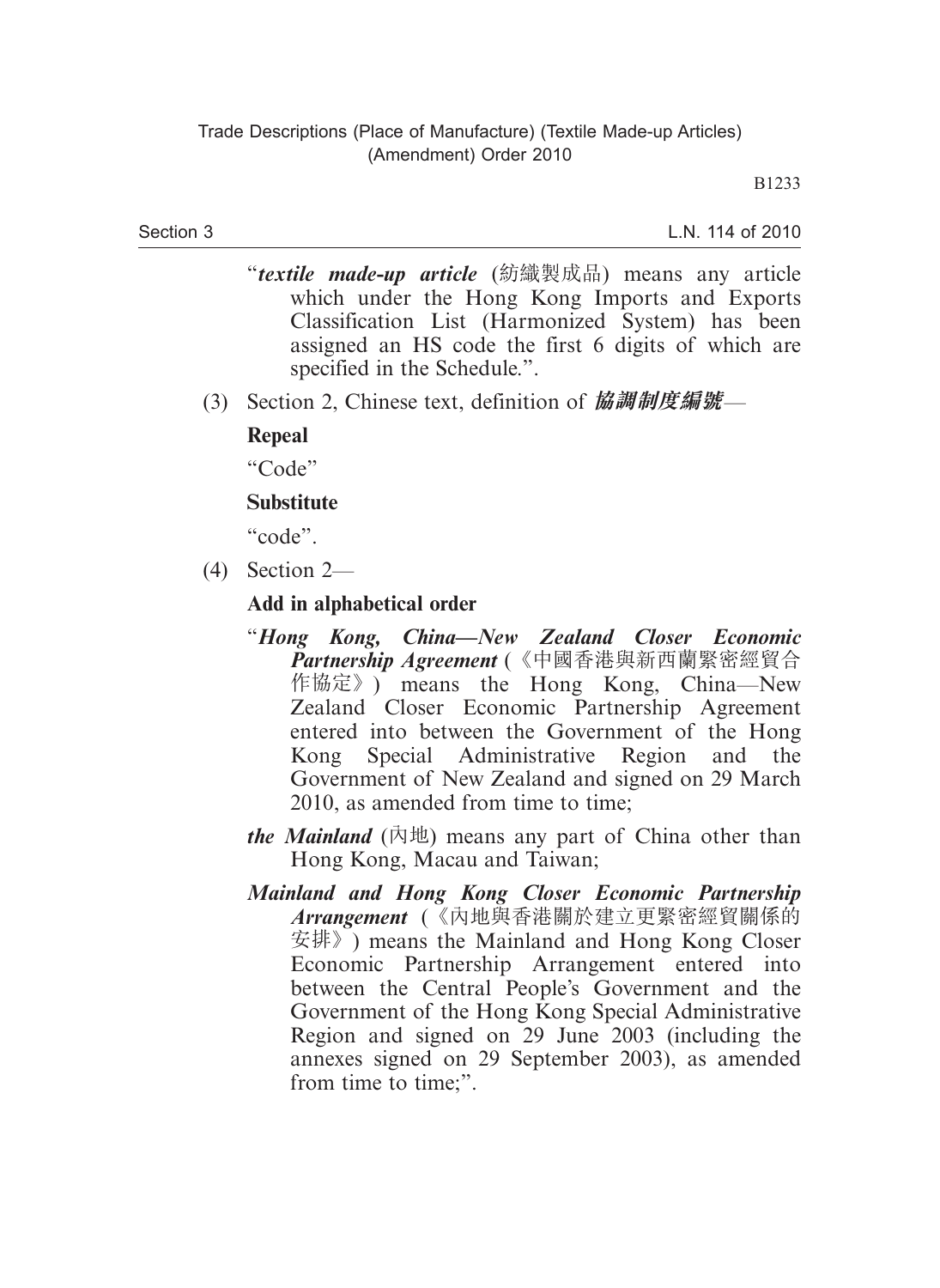Section 4

L.N. 114 of 2010

## **4. Section 3 repealed (Non-application of Order)** Section 3—

**Repeal the section.**

#### **5. Section 4 amended (Place of manufacture or production)**

Section 4—

#### **Repeal**

everything before paragraph (a)

#### **Substitute**

"Subject to sections 5 and 6, the place in which all the fabrics used in the manufacture of any textile made-up article—".

#### **6. Sections 5 and 6 added**

After section 4—

**Add**

#### "**5. Exception to section 4 in case of textile made-up article exported under Mainland and Hong Kong Closer Economic Partnership Arrangement**

- (1) This section applies to any textile made-up article—
	- (a) that has been exported, or is intended to be exported, from Hong Kong to the Mainland under the Mainland and Hong Kong Closer Economic Partnership Arrangement; and
	- (b) that is qualified for a zero tariff under the Arrangement.
- (2) For the purposes of the Ordinance, if a textile madeup article was made from fabrics manufactured or produced in Hong Kong, but the fabrics were cut or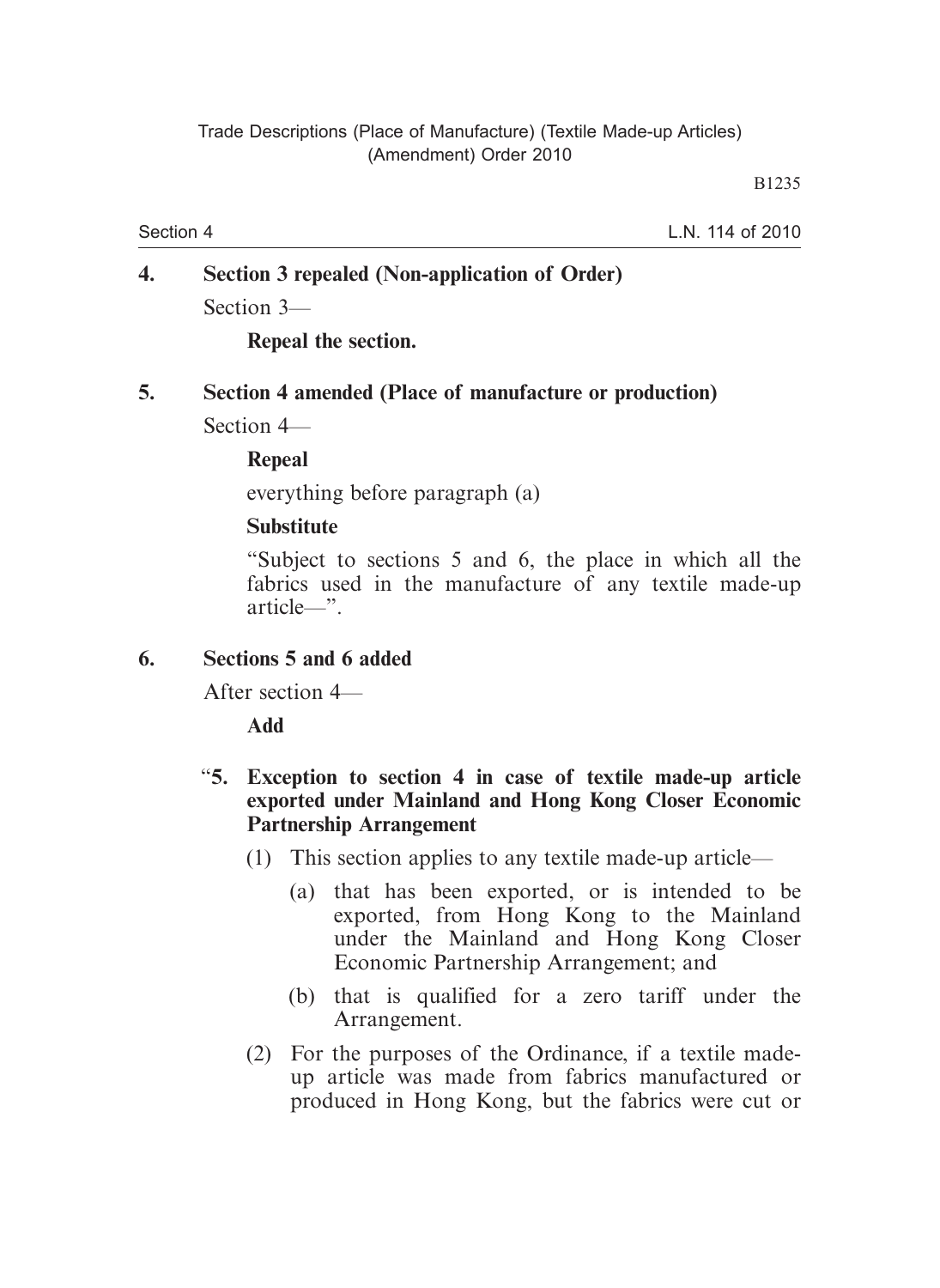Section 6

L.N. 114 of 2010

the cut-pieces were sewn into the textile made-up article outside Hong Kong, the textile made-up article is to be regarded as having been manufactured or produced in Hong Kong.

- (3) For the purposes of the Ordinance, if a textile madeup article was made from fabrics manufactured or produced outside Hong Kong, whether or not the fabrics were cut in Hong Kong, so long as the cutpieces were sewn into the textile made-up article in Hong Kong, the textile made-up article is to be regarded as having been manufactured or produced in Hong Kong.
- **6. Exception to section 4 in case of textile made-up article exported under Hong Kong, China—New Zealand Closer Economic Partnership Agreement** 
	- (1) This section applies to any textile made-up article—
		- (a) that has been exported, or is intended to be exported, from Hong Kong to New Zealand under the Hong Kong, China—New Zealand Closer Economic Partnership Agreement; and
		- (b) that is qualified for preferential tariff treatment under the Agreement.
	- (2) For the purposes of the Ordinance, if a textile madeup article was made from fabrics manufactured or produced in Hong Kong, but the fabrics were cut in the Mainland and the cut-pieces were sewn into the textile made-up article in Hong Kong, the textile made-up article is to be regarded as having been manufactured or produced in Hong Kong.
	- (3) For the purposes of the Ordinance, if a textile madeup article was made from fabrics manufactured or produced outside Hong Kong, whether the fabrics were cut in Hong Kong or the Mainland, so long as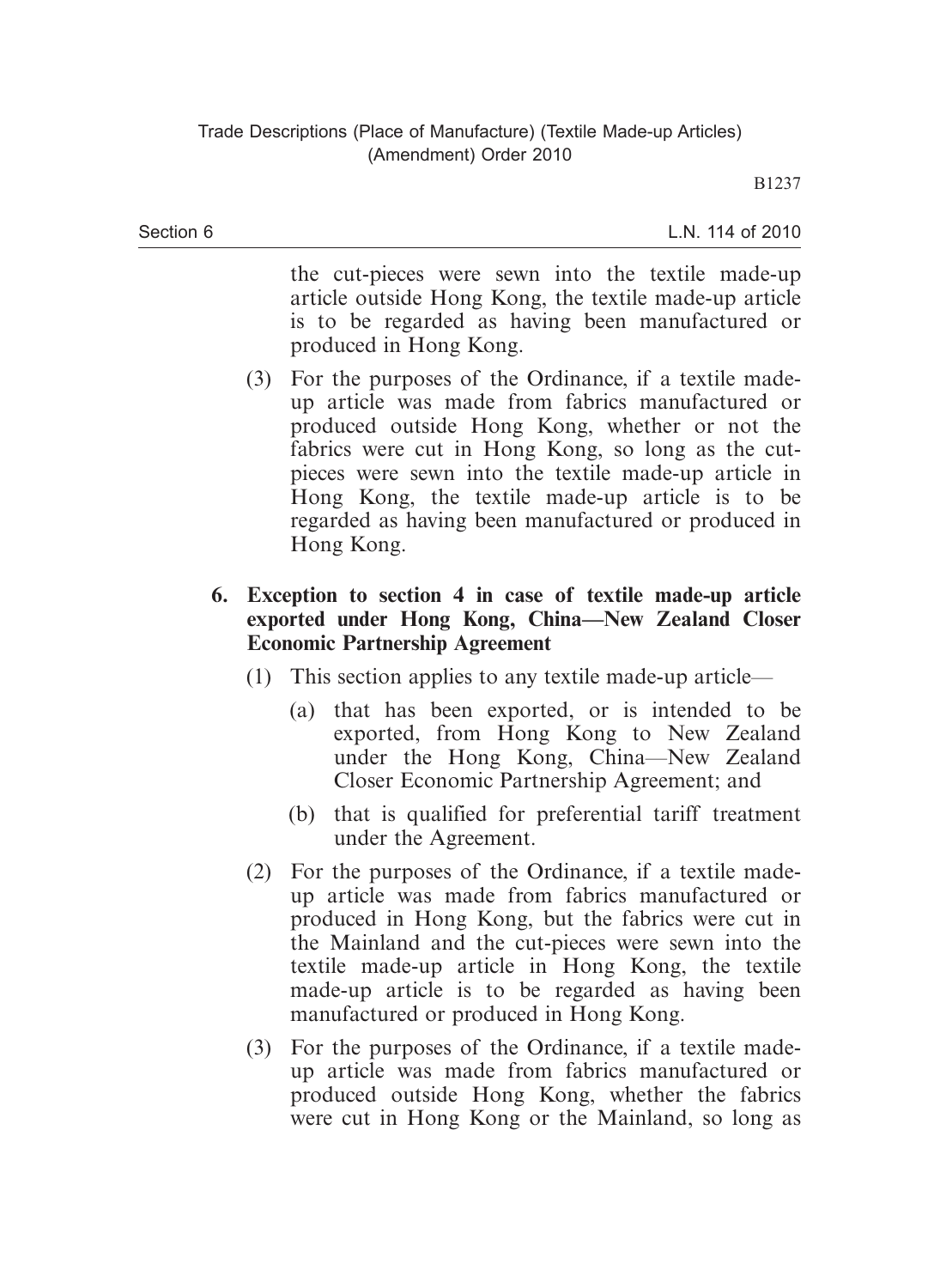Section 7

L.N. 114 of 2010

the cut-pieces were sewn into the textile made-up article in Hong Kong, the textile made-up article is to be regarded as having been manufactured or produced in Hong Kong.".

#### **7. Schedule substituted**

The Schedule—

# **Repeal the Schedule**

**Substitute**

**"Schedule** [s. 2]

| 611710 | 611780 | 621320 | 621390 | 621410      |
|--------|--------|--------|--------|-------------|
| 621420 | 621430 | 621440 | 621490 | 621510      |
| 621520 | 621590 | 630110 | 630120 | 630130      |
| 630140 | 630190 | 630210 | 630221 | 630222      |
| 630229 | 630231 | 630232 | 630239 | 630240      |
| 630251 | 630253 | 630259 | 630260 | 630291      |
| 630293 | 630299 | 630312 | 630319 | 630391      |
| 630392 | 630399 | 630411 | 630419 | 630491      |
| 630492 | 630493 | 630499 | 630510 | 630520      |
| 630532 | 630533 | 630539 | 630590 | 630612      |
| 630619 | 630622 | 630629 | 630630 | 630640      |
| 630691 | 630699 | 630710 | 630720 | $630790$ ". |

## **HS Code of Textile Made-up Articles**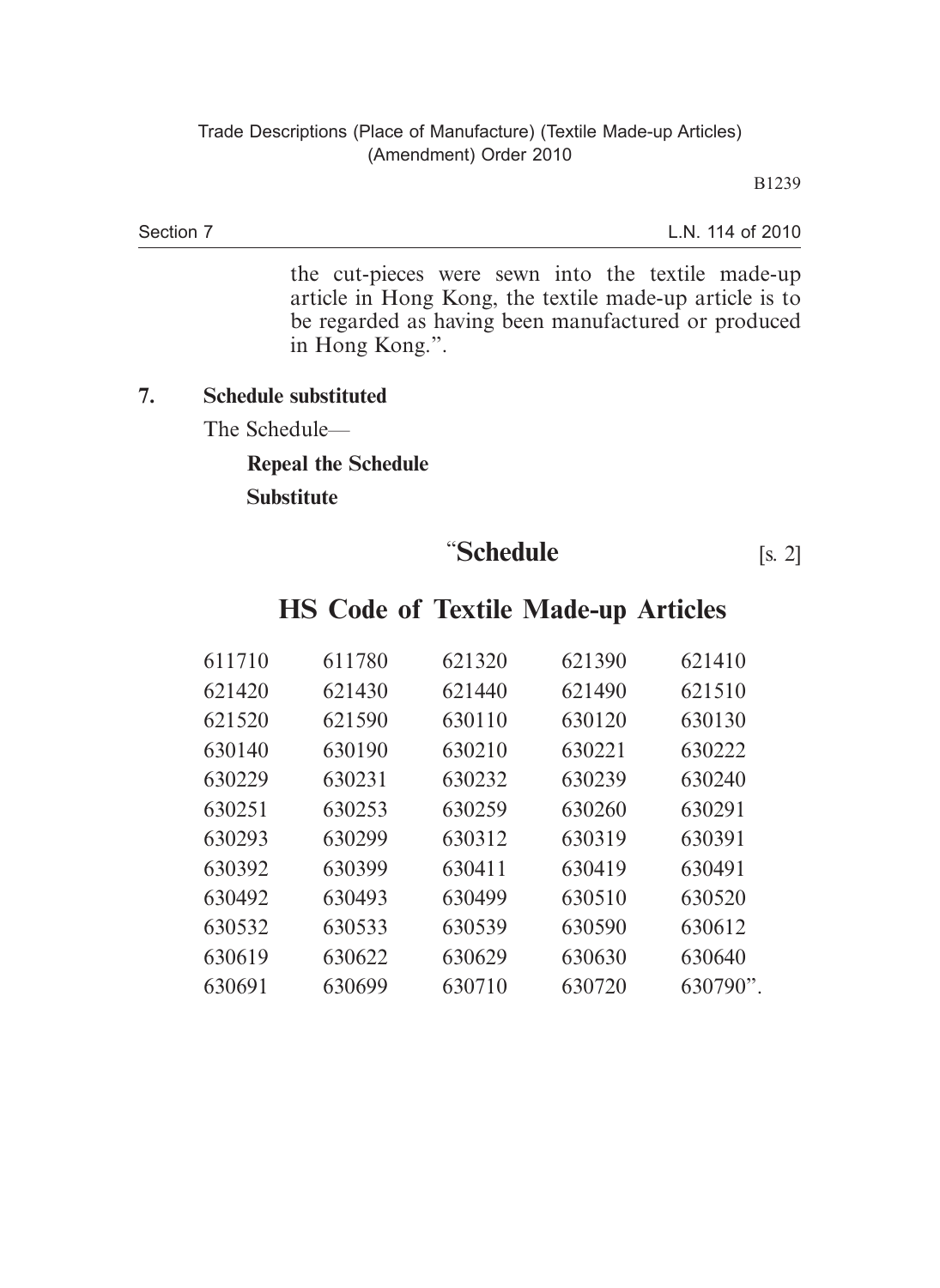#### Trade Descriptions (Place of Manufacture) (Textile Made-up Articles) (Amendment) Order 2010

B1241

L.N. 114 of 2010

Richard M. F. YUEN Commissioner of Customs and Excise

30 September 2010